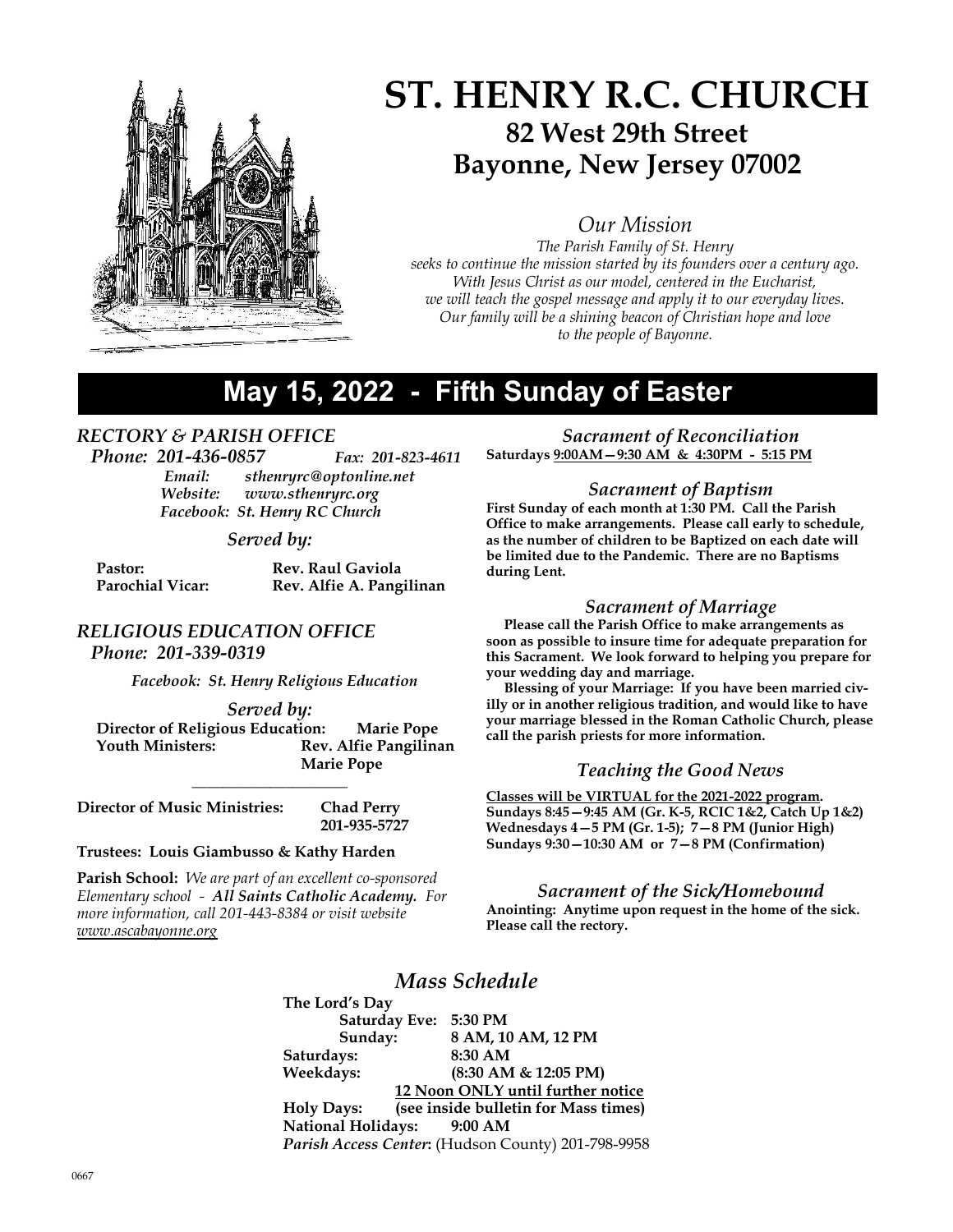

 Each of us in some way longs to be made new, sometimes personally. One of the paradoxes of life is that the more we seek ourselves, the more we lose ourselves; and the more we are willing to lose ourselves, the more we find ourselves. It is, of course, only another way of speaking about love. It seems to be a simple rule of thumb. If your life is in chaos or disarray, if you find yourself unsettled, then forget about your own life and begin to focus on the lives of others. It is how love works, if indeed love does any work at all. It is love that makes us new. It is the ultimate makeover, simply because God is love.

 All of our efforts to remake life can only be meager strivings. In the end, it is God who makes all things new, and we are but sparks of God's creation who seek to live in harmony with the Spirit set free by Jesus who is Lord.

## Mass Intentions for the Week

|                  | SATURDAY, May 14th                      |
|------------------|-----------------------------------------|
| 5:30 PM          | Dorothy White                           |
| SUNDAY, May 15th |                                         |
| 8:00 AM          | Olga Josefowicz                         |
| 10:00 AM         | Manuel Senande                          |
| 12:00 PM         | Barbara Rokicki                         |
|                  | MONDAY, May 16th                        |
| 12:00 PM         | Anna Polera                             |
|                  | Vera Marino                             |
|                  | TUESDAY, May 17th                       |
| 12:00 PM         | Marilyn & Raymond Solan                 |
|                  | Grace & Anthony Gargiulo                |
|                  | WEDNESDAY, May 18th                     |
| 12:00 PM         | Ava Finnerty                            |
|                  | Gary Garrander                          |
|                  | THURSDAY, May 19th                      |
| 12:00 PM         | Gerry Wortman                           |
|                  | Dolores Hawk                            |
|                  | FRIDAY, May 20th                        |
| 12:00 PM         | Stabile & Donohue Families              |
|                  | Yolanda & Nicholas Mugrace              |
|                  | SATURDAY, May 21st                      |
| 8:30 AM          | Vincenza Panico                         |
| 5:30 PM          | Mary Meaney                             |
|                  | SUNDAY, May 22nd                        |
| 8:00 AM          | Mary Meaney                             |
| 10:00 AM         | Linda Gaydos                            |
| 12:00 PM         | John Rooth, Sophie & Charles Zaniewski, |
|                  | Mary & Richard Rooth, Pauline &         |
|                  | Nicholas Scheremeta, Mary & Stanley     |
|                  | Cieslak                                 |

MEMORIALS SANCTUARY LAMP, ALTAR BREAD & ALTAR WINE In Memory of Jay Jablonski from Arlene Crosson

### Weekday Mass Celebrations & Intentions

Our Monday through Friday Masses continue to be celebrated at 12PM. Two intentions are honored, one for the 8:30 AM Mass which is not currently being celebrated, and one for the 12:05PM Mass.

# Pray for...

Please continue to keep in your prayers the sick members, family and friends of our parish: Juan Diaz, Craig Buonomo, Marie Pope, Barry Dugan, Fran Dugan, Anna Marie Borzelli, Claire Latwis, Lisa Cerbone, Mary Phillips-Borzelli, Claire Poli, John J. Borzelli.

### READINGS FOR THE WEEK...

Monday: Acts 14:5-18; Ps 115:1-2, 3-4, 15-16; Jn 14:21-26 Tuesday: Acts 14:19-28; Ps 145:10-11, 12-13ab, 21; Jn 14:27-31a Wednesday: Acts 15:1-6; Ps 122:1-2, 3-4ab, 4cd-5; Jn 15:1-8 Thursday: Acts 15:7-21; Ps 96:1-2a, 2b-3, 10; Jn 15:9-11 Friday: Acts 15:22-31; Ps 57:8-9, 10, 12; Jn 15:12-17 Saturday: Acts 16:1-10; Ps 100:1b-2, 3, 5; Jn 15:18-21 Sunday: Acts 15:1-2, 22-29; Ps 67:2-3, 5, 6, 8; Rev 21:10-14, 22- 23; Jn 14:23-29

> St. Henry Parish Office Hours MONDAY—THURSDAY 9:00 AM—3:00 PM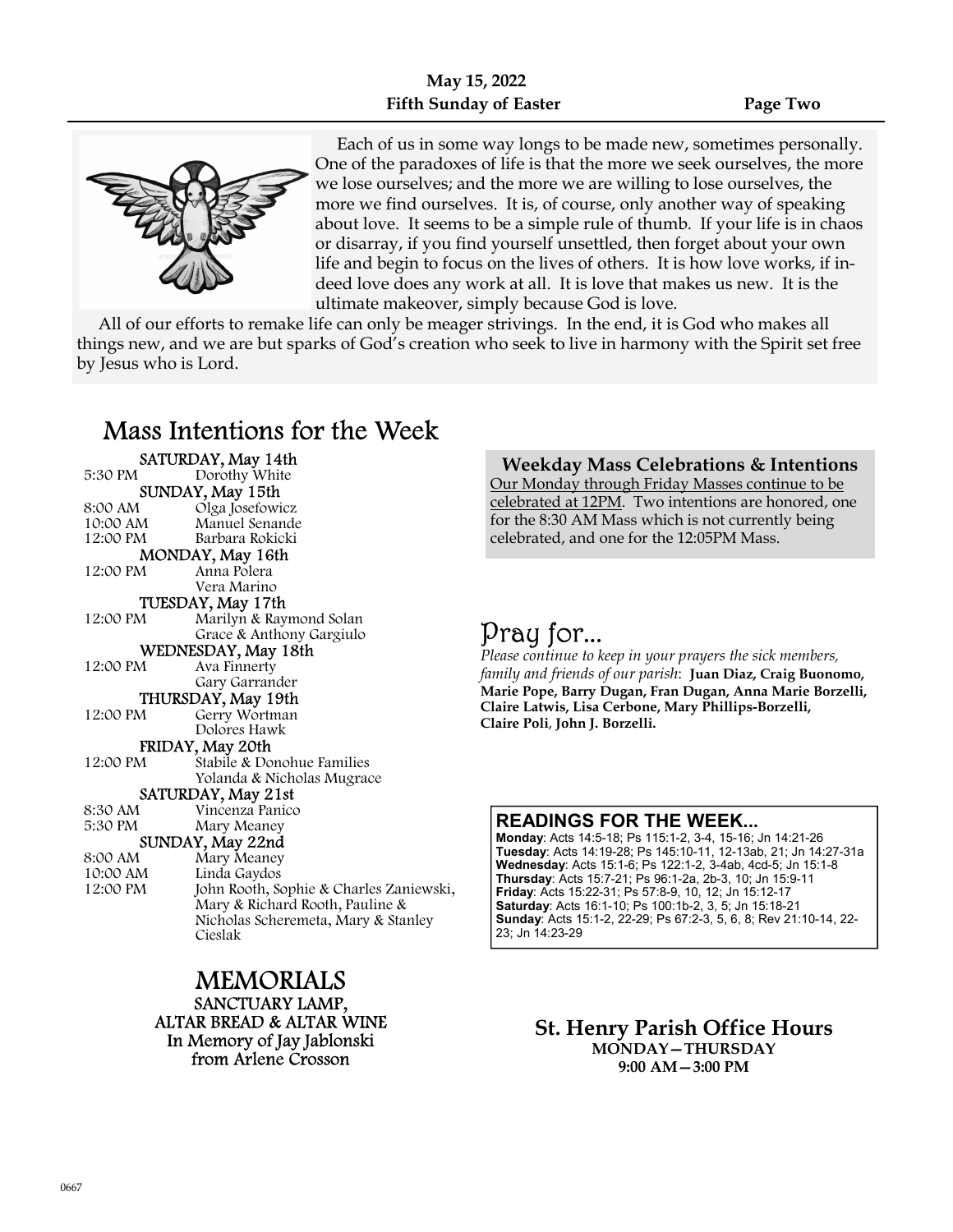# St. Henry Parish NEWS

## Food Pantry Availability

St. Henry FOOD PANTRY is OPEN WEDNES-DAYS, 9:30AM—12:30 PM ONLY. Participants may come every 1—2 weeks as necessary. Ring office doorbell—a bag will be brought to you.

 St. Vincent Food Pantry is open May 26th, June 9th & June 23rd, 3 PM- 4 PM ONLY. Location is in the Rectory Basement (entrance 46th St., ground level, near garage). Non-perishable food donations are always needed. Your donations may be brought to the Parish Office during the week. Please call ahead to insure Jean is in the office to accept it—201-436-0857, Ext. 110.

 Thank you, as always for your generosity and willingness to help those in need.

## St. Henry's PRAYER SHAWL MINISTRY

The Prayer Shawl Ministry meets Sundays in the Parish Office, 1PM—3PM. If you have any questions, please contact Mary Rooth, 201-240-5909.

# Religious Education

Congratulations to all of our newly confirmed who received the gifts of the Holy Spirit on Sunday, May 8th, 2022, 2 PM, at the celebration of Confirmation administered by Most Rev. Gregory J. Studerus at St. Henry Church:

### NEWLY CONFIRMED SPONSOR

Mia Anne Alvarez Francia Alvarez Frances Ella Joan Batulan Isabel Baquiran Miranda Alice Birtwistle Jessica Birtwistle Lia Faith Brattole Sabrina Brattole Omar Zachary Caal, Jr. Claribel Velez Savanah Cecilia Caal Claribel Velez Victoria Illuminata Caal Jonas Lalama Nina Marie Michael Cantonjos Abigail DeQuito Stephen Joseph Charles Teresa Fowler Kiara Anne Crumpe Yvonne Augusto Dakota Cecilia DeMarco Samantha Boyle Brenden Xavier Devine John Milan Sebik Isabella Hazel Devine Maria Grace Morris Penelope Anne Feeney Janice Feeney Joshua Benedict Finn, Jr. Candice Pepe-Finn James Vito Fowler Carmelarose Fowler Caitlin Helena Gaetani Donna Donaghue Nicholas Charles Giudice Colleen Martin Etienne Cecilia Ocascio-Johnson Christina Ocasio

### NEWLY CONFIRMED SPONSOR

Steven David Kass **David Estrada**<br> **Corenzo** *Gabrie* **LiButti Cerman Torres** Lorenzo Gabrie LiButti Aiden Francis Louro GlenDiStaso Cole Lancelot Lucarelli Dionna Lenardo Erin Cecilia McCullough Laura McCullough Kayla Catherine McKinney Shannon Hoffman Matthew Anthony Miceli Nick Miceli Noah James Molesky Therese Flores Dorsett Patrick Mulcahy Paul Mulcahy Madison Isabel Novicio Maria Rivera Angela Catherine Paolini Nicholas Paolini Naomi Naomi Paul Leycaira Paola Martinez Jake Michael Piechocki Robert Lago Andrew-Jared Andrew Reyes DanHill Daquiz Amador Francis Rivera Neil Larson Sophia Ava Scalera Sandra Marie Bergalowski Andrea Cecilia Serrano Marie Pope Sydney Brigid Slowikowski Kimberly Rucki Patrick Thomas Sorrentino Darren Sorrentino Ronan Patrick Spiers **Armando DeParalta** Giana Philomena Suarez Amber Kelly Leila Rose Taveras Jeannette Lebron Brennan James Trowbridge Keith Glock Elysmari Maria Jose Velarde Stephanie Andrea Gil Gimenez<br>Dylan Christopher Vieira Michelle Beteta Dylan Christopher Vieira Lauren Hope Williams Scott Williams, Jr. Anthony Michael Zamora Ernesto Salazar

A very special thank you to Most Rev. Gregory T. Studerus, Rev. Robert McLaughlin Master of Ceremonies, Rev. Raul Gaviola pastor, Rev. Alfie Pangilinan parochial vicar, Fr. John Rooney, our Confirmation catechists Jessica Becker and Christine Sorrentino. Very special thank you to Chad Perry our music minister and Christian Bautista our leader of song, and to all those volunteers who worked behind the scenes in assisting with the preparation for this very special day: Shena DeMoya, Lisa Cerbone, Isabella DeMoya, Lilliana De-Moya and Joceline DeMoya.

Confirmation is not a graduation, but rather a continuation of a faith journey. Our Parish of St. Henry is blessed to receive you into full membership of our parish. May the Holy Spirit guide you all the days of your life. Continue to grow in your faith, reach for the stars and beyond, and most importantly be Christ-like to everyone you meet! God's blessings always. Stay safe, be well and keep praying.

Love & Peace, Marie Pope

Our sincere thanks to all the members of St. Ann's Society of Bayonne who gifted each of our First Eucharist children with a chocolate cross lollipop. God bless you all for your kindness.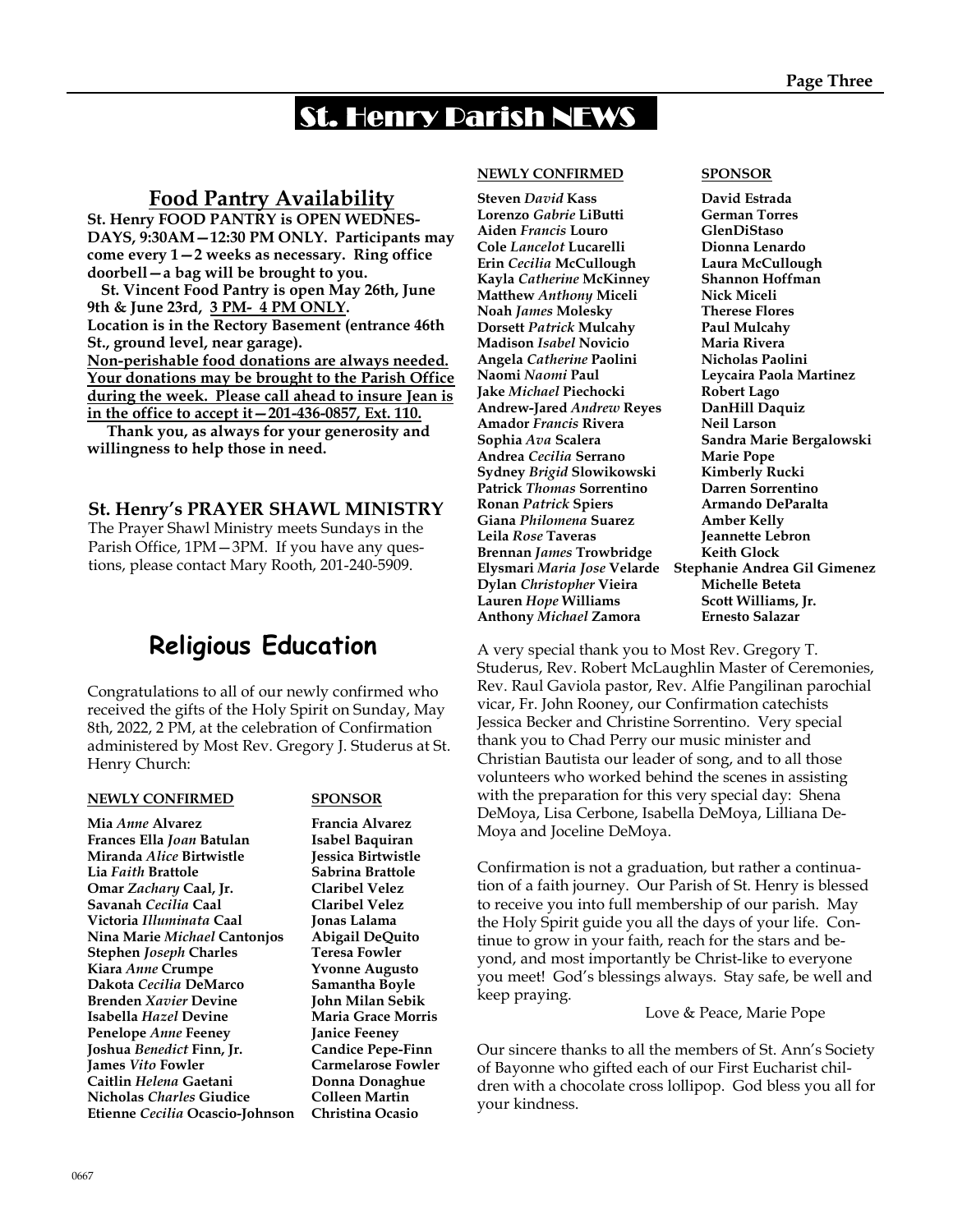## OTHER HAPPENINGS—In and Around Bayonne & the Archdiocese of Newark

## INCLUSIVE FAMILY MASSES (Archdiocese of

Newark) are particularly adapted for individuals with disabilities, their families and friends, but people from the larger community are also welcome to attend. Call numbers listed for each church for directions.

- St. John the Evangelist, 29 N. Washington Ave., Bergenfield. Contact Rosemarie Flood 201-384-3601 3:00 PM, 6/5
- St. Therese of Lisieux, 120 Monroe Ave., Creskill 201-567-2528 - 1:30 PM: 5/15

For more information, call the Pastoral Ministry with Persons with Disabilities of the Archdiocese of Newark at 973-497- 4309, or email Anne.Masters@rcan.org.

MASS FOR OUR COUNTRY sponsored by the Archdiocese of Newark Office for Evangelization, will take place monthly at Holy Spirit Church, 970 Suburban Rd., Union, NJ—Patriotic Rosary at 7PM; Holy Mass at 7:30 PM, on June 2. All are welcome to this opportunity to come together and pray for God's blessings and mercy on our country.

## The Archdiocese of Newark RESPECT LIFE

**Office** will be hosting four upcoming Rachel's Vineyard retreats in 2022 to heal the wounds from abortion.

Sept. 9-11 (English) & October 21-23 (Spanish) Contact the Respect Life Office for more details by calling 973-497-4350 or email cheryl.riley@rcan.org (English); elvinedoderaquelinfo@rcan.org (Spanish)

How to Report Abuse The Archdiocese takes very seriously any and all allegations of misconduct by members of the clergy, Religious and lay staff of the Archdiocese. We encourage anyone with knowledge of an act of misconduct to inform us immediately so that we may take appropriate action to protect others and provide support to victims of sexual abuse and other misconduct. Individuals who wish to report an allegation of sexual misconduct<br>may do so by calling Karen Clark, Director of the Department for the Protection of the Faithful at 973-497-42 Victims in need of assistance should call the Archdiocesan Assistance Coordinator at 201-407-3256. They are also encouraged to call the Attorney General of NJ Clergy Abuse Hotline at 855-363-6548.

# St. Henry Parish NEWS - continued

## An Easter Gift to Your Church

 The Feast of the Resurrection has a spiritual as well as a temporal dimension. We rejoice in what the Lord has won for us, and we express our thanks by lives renewed in faith. We are asked to express our faith by supporting our church. Specifically, we need to support our parish.

 To date, our Easter offering amounts to \$37,785. We have budgeted \$42,000 this year. Our thanks to those who have given so generously!

 If you have not already done so, please resolve to make an Easter gift to your parish in keeping with the gifts that you have received, one that allows your parish to continue its many ministries.



To everything there is a season and a time to every purpose under heaven (Ecclesiastes 3:11) "…a time to be born...""a time to love…" "… a time to be born to eternal life…" Remember in your prayers those of our parish, family,

friends and community who have died in recent months, especially Michael Raccioppi, JoAnn Brady,

## Amalia Sottile & Antoinette Mugrace

as well as those who have died in the service of our Country "…and a time for peace in all the world…" Pray for our servicemen and women at home and abroad.

## Thank You!

Total Collection thru the weekend of 5/8/22: \$8,862 Consisting of Regular Weekly Offering: \$7,734 Electronic Giving: \$1,128

We need \$10,000 each week in order to meet our expenses

Thank you for your continued support and generosity!

## PARISH CENTER RENTAL

If you are interested in renting our Parish Center (28th St., behind the Church) for a private party, please call Jean DiPillo,201-436-0857, Ext. 110, 9AM—3PM, Monday through Thursday, for availability and more information.